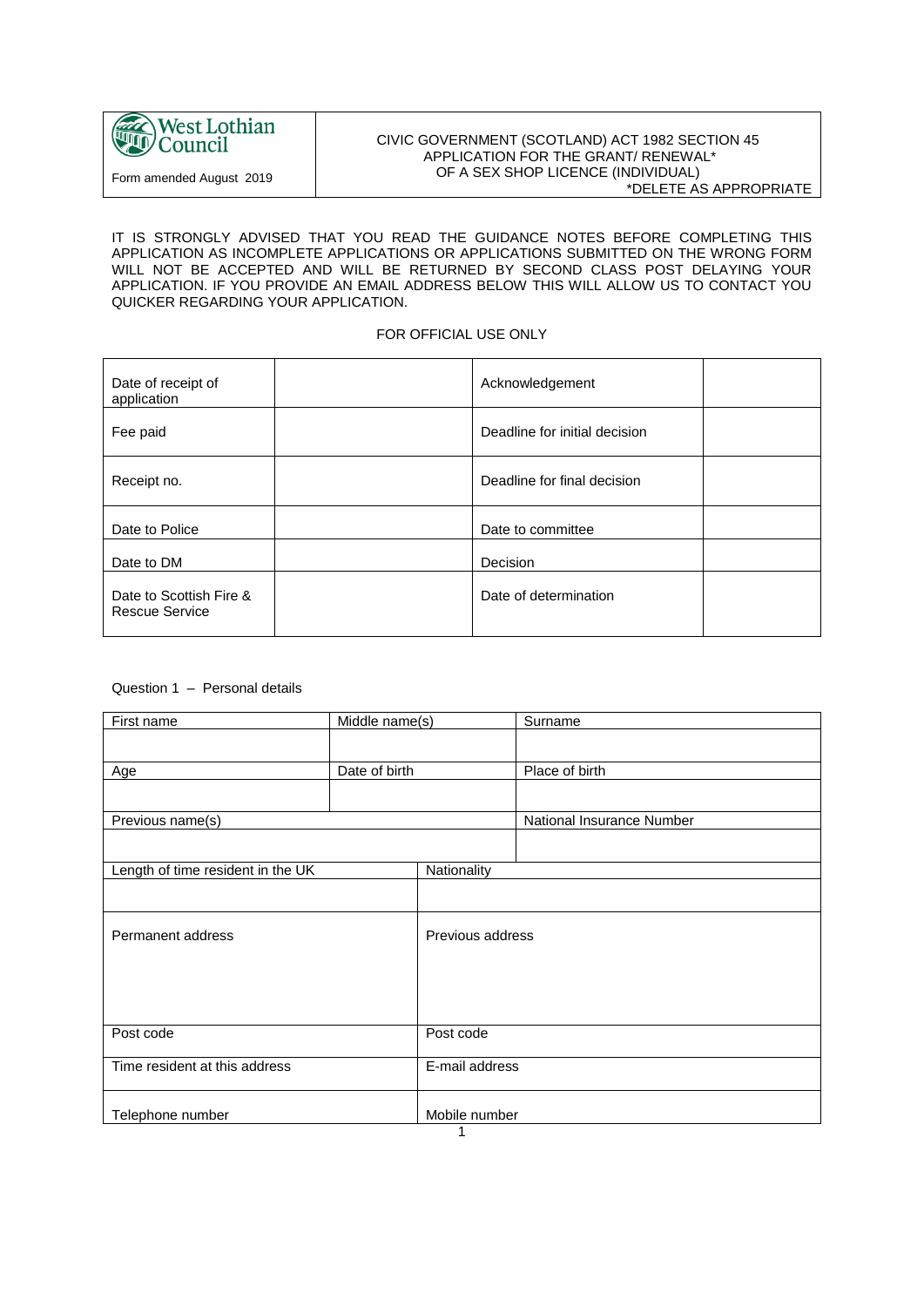### Question 2 – Day to day manager information

 $\mathbf{r}$ 

| Does the person named in Question 1 propose to carry on the day to day management of<br>YES/NO*<br>the licence to which this application relates?<br>If no please give manager's details below. |                |                  |  |                           |  |
|-------------------------------------------------------------------------------------------------------------------------------------------------------------------------------------------------|----------------|------------------|--|---------------------------|--|
| First name                                                                                                                                                                                      | Middle name(s) |                  |  | Surname                   |  |
|                                                                                                                                                                                                 |                |                  |  |                           |  |
| Age                                                                                                                                                                                             | Date of birth  |                  |  | Place of birth            |  |
|                                                                                                                                                                                                 |                |                  |  |                           |  |
| Previous name(s)                                                                                                                                                                                |                |                  |  | National Insurance Number |  |
|                                                                                                                                                                                                 |                |                  |  |                           |  |
| Length of time resident in the UK                                                                                                                                                               |                | Nationality      |  |                           |  |
|                                                                                                                                                                                                 |                |                  |  |                           |  |
| Permanent address                                                                                                                                                                               |                | Previous address |  |                           |  |
|                                                                                                                                                                                                 |                |                  |  |                           |  |
|                                                                                                                                                                                                 |                |                  |  |                           |  |
|                                                                                                                                                                                                 |                |                  |  |                           |  |
|                                                                                                                                                                                                 |                |                  |  |                           |  |
| Post code                                                                                                                                                                                       |                | Post code        |  |                           |  |
| Time resident at current address                                                                                                                                                                |                |                  |  |                           |  |
| Telephone number                                                                                                                                                                                |                | Mobile number    |  |                           |  |
|                                                                                                                                                                                                 |                | E-mail address   |  |                           |  |

#### Question 3 – Premises details

| (a) Address of premises to be licensed                               | Name:<br>Address:<br>Postcode:<br>Telephone no: |
|----------------------------------------------------------------------|-------------------------------------------------|
| (b) State days of the week and hours when it is<br>proposed to trade |                                                 |
| (c)What displays or advertisements are proposed in<br>the Sex Shop   |                                                 |
| (d) Will the interior of the Sex Shop be visible to<br>passers-by    | YES/NO                                          |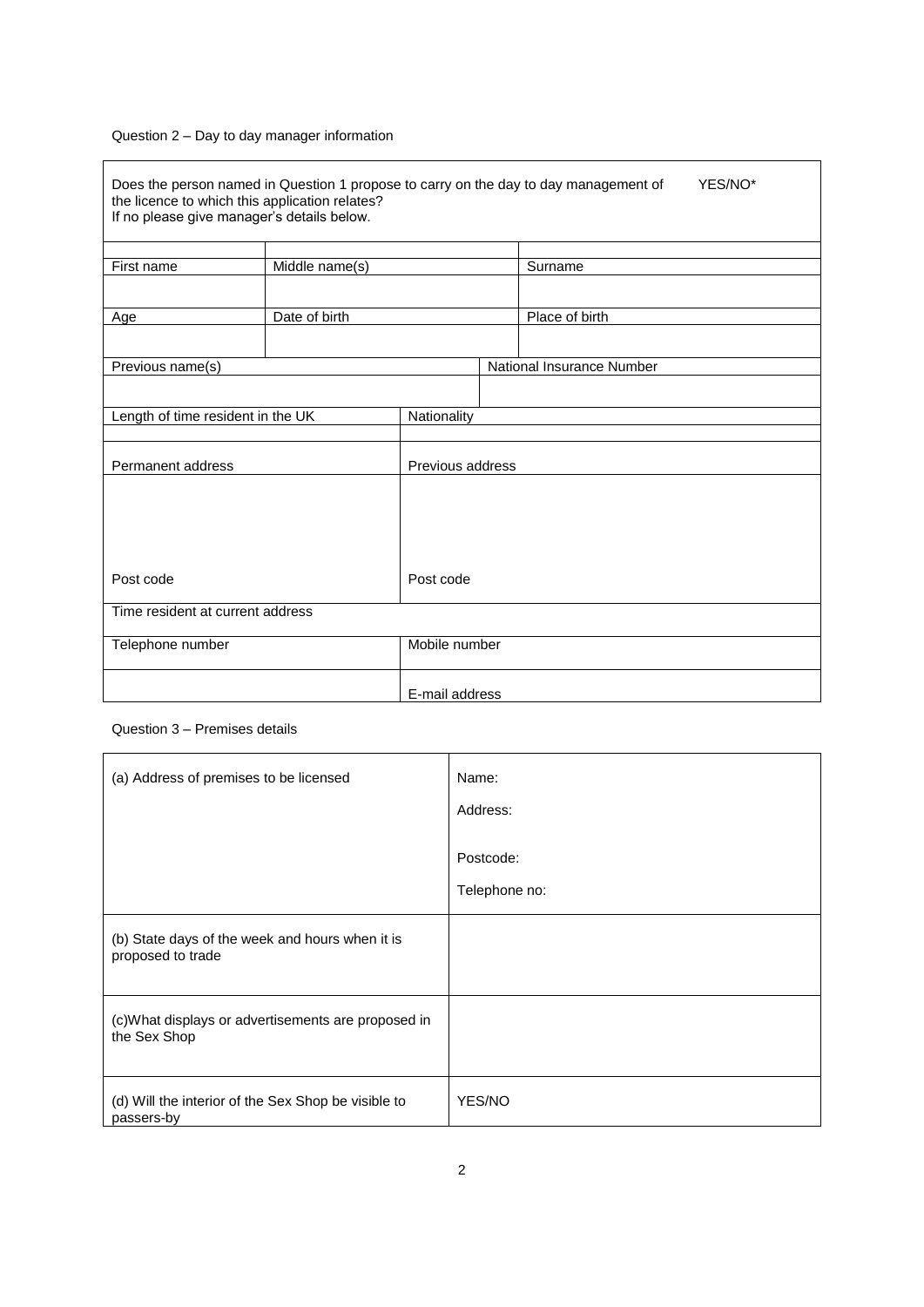#### Question 4 – Type of licence

| Is this a renewal application?                                                                      |        | yes/no |
|-----------------------------------------------------------------------------------------------------|--------|--------|
| If yes, what is the licence number and renewal date?                                                |        |        |
| Has anyone named in this application ever applied for and been refused a licence by<br>any council? | yes/no |        |
| If yes, which council refused the licence and by whom<br>was the application made?                  |        |        |
| When was it refused?                                                                                |        |        |

| Has anyone named in this application ever held a licence which was suspended or<br>revoked? | ves/no |
|---------------------------------------------------------------------------------------------|--------|
|                                                                                             |        |

If yes, which council suspended or revoked the licence?

#### Question 5 – Further details

| Has anyone named in this application been convicted of any crime or offence?               | yes/no* |         |          |
|--------------------------------------------------------------------------------------------|---------|---------|----------|
| If answer is yes please provide details below; continue on separate sheet if<br>necessary. |         |         |          |
| Date                                                                                       | Court   | Offence | Sentence |
|                                                                                            |         |         |          |

SUBJECT TO THE REHABILITATION OF OFFENDERS ACT 1974, ALL UNSPENT CRIMES AND OFFENCES MUST BE DECLARED (SEE NOTE 5 OF THE ATTACHED GUIDANCE NOTES).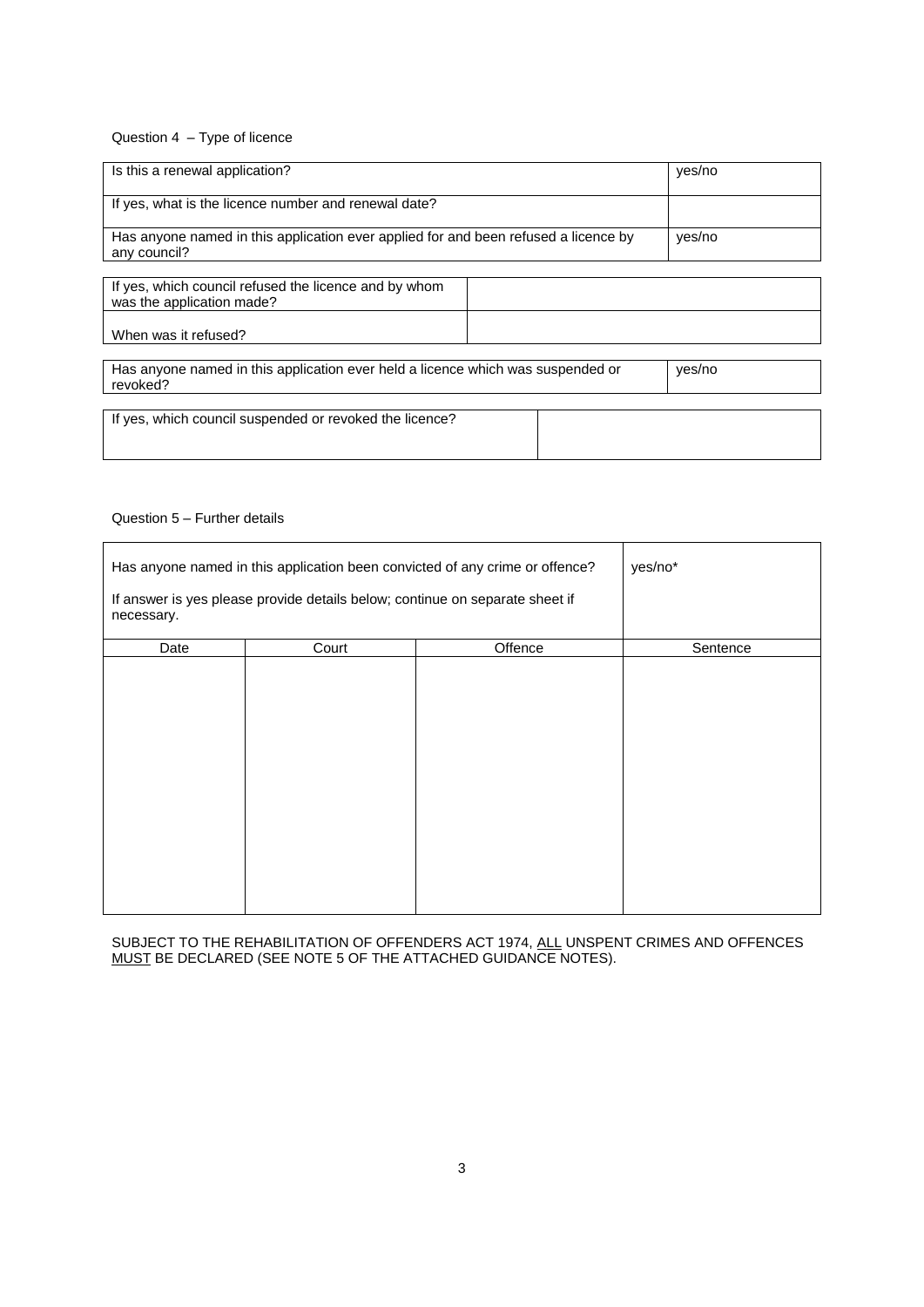#### Site notice

Declaration by applicant re site notice (\*\* delete whichever is not applicable)

\*\* (a) I declare that I shall, for a period of 21 days commencing with the date on which a fully completed application is submitted, display at or near the premises or site, so that it can conveniently be read by the public, a notice complying with the requirements of paragraph 2(3) of schedule 1 to the Civic Government (Scotland) Act, 1982. A form that may be used for this purpose is attached. (See note 14 of the attached guidance notes).

or

\*\* (b) I declare that I am unable to display a notice of this application at or near the premises or site because I have no right of access or other rights enabling me to do so, but that I have taken the following steps to acquire the necessary rights, namely:-

Please detail the steps you have taken in the box below

#### but have been unable to acquire those rights Question 6 - Declaration by applicant

I declare that the information given by me on this form is correct to the best of my knowledge and belief.

| Date | Signature of applicant  |  |
|------|-------------------------|--|
|      | Print name of applicant |  |

If the application is being signed by an agent on behalf of the individual please sign and complete the boxes below

| Date               | Signature of agent  |  |
|--------------------|---------------------|--|
|                    | Print name of agent |  |
|                    | Address of agent    |  |
| $\sim$ $\sim$<br>. |                     |  |

Privacy Statement – Data Protection

All personal information that you supply will be used to process your application in accordance with data protection law and the Civic Government (Scotland) Act 1982. In terms of the 1982 Act we are required to share this information with the following bodies:-

- Police Scotland; and where the licensed activity takes place within premises,
- the Scottish Fire and Rescue Service or other enforcing authority under Part 3 of the Fire (Scotland) Act 2005

We are required by law to protect the public funds we administer. Therefore in line with the National Fraud Initiative (NFI) we may also share your information with other bodies responsible for auditing or administering public funds in order to prevent and detect fraud.

Some of the information provided by you on this form will be held on a register which is available for inspection by members of the public.

Further information about how we handle your personal information, including how long we retain the information, information about the NFI and how you can complain about our handling of your information, is available in our Privacy Notice which can be found on the Licensing Team's webpag[e https://www.westlothian.gov.uk/licensing.](https://www.westlothian.gov.uk/licensing) A copy of our Privacy Notice is available on request by contacting the Licensing Team, email: [licensingservices@westlothian.gov.uk,](mailto:licensingservices@westlothian.gov.uk) telephone: 01506 281632.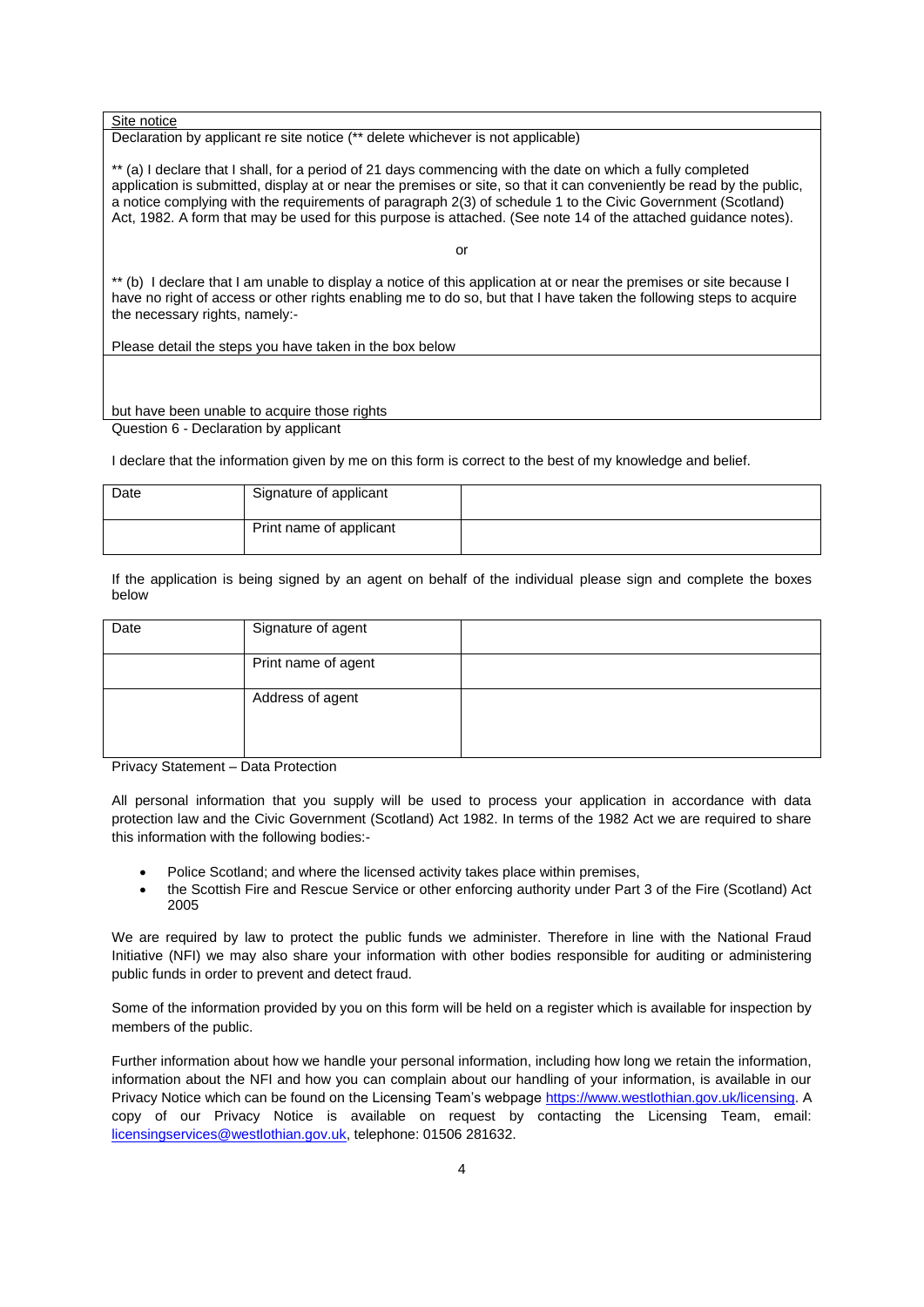### **GUIDANCE NOTES - SEX SHOP LICENCE**

- 1. This council has a policy that the appropriate number of sex shops in West Lothian is none. Applications can still be made despite that policy. In view of the policy all applications require to be referred to the Licensing Committee for determination and you will have an opportunity to address the committee before your application is determined. The Committee meets on a monthly basis.
- 2. Once your application has been submitted it will be sent to the Council's advisors for their comments. The advisors may visit your premises prior to submitting their comments to the Licensing Team. The advisors will recommend conditions be imposed in relation to your premises. You will have an opportunity to comment on any suggested conditions.
- 3. If a licence is granted, the period of the licence will be one year.
- 4. If the applicant is a business or organisation there requires to be a day to day manager listed on the application form at question 2. If the applicant is an individual it is optional whether a day to day manager is appointed. There are separate forms for individuals and businesses so please check you are completing the correct form.
- 5. Any person who in or in connection with the making of this application makes any statement which they know to be false or recklessly makes any statement which is false in a material particular shall be guilty of an offence and liable, on summary conviction to a fine not exceeding £2500. In relation to question 5, if there is doubt as to which offences are spent, applicants should seek legal advice before completing this form. Details of all of your convictions are available on payment of a fee from any police station. In terms of the Civic Government (Scotland) Act 1982, for the purposes of this application the person signing the form is responsible for its contents. If the application is signed by an agent full details of that agent must be provided.
- 6. When making an application for the first time the form when completed, must be submitted by the day to day manager in person to Livingston CIS, Arrochar House, Almondvale Boulevard, Livingston along with the required fee and:
	- the manager's photocard driving licence or
	- passport and proof of current home address i.e. recent utility bill.

The address given in the application form must match the ID documentation. Livingston CIS staff will copy the evidence of identity and immediately return the documentation. Details of the current licensing fees can be found on the Council's website – [www.westlothian.gov.uk.](http://www.westlothian.gov.uk/)

7. If the application is for the renewal of an existing licence and is submitted prior to the expiry of the licence then the form can be posted direct to The Licensing Team, Legal Services, West Lothian Council, West Lothian Civic Centre, Howden South Road, Livingston, West Lothian, EH54 6FF along with a cheque/postal order with the required fee and proof of the current home address of the day to day manager given in the application. Alternatively it can be lodged at Livingston CIS. Applications with payments enclosed cannot be handed in to the Civic Centre.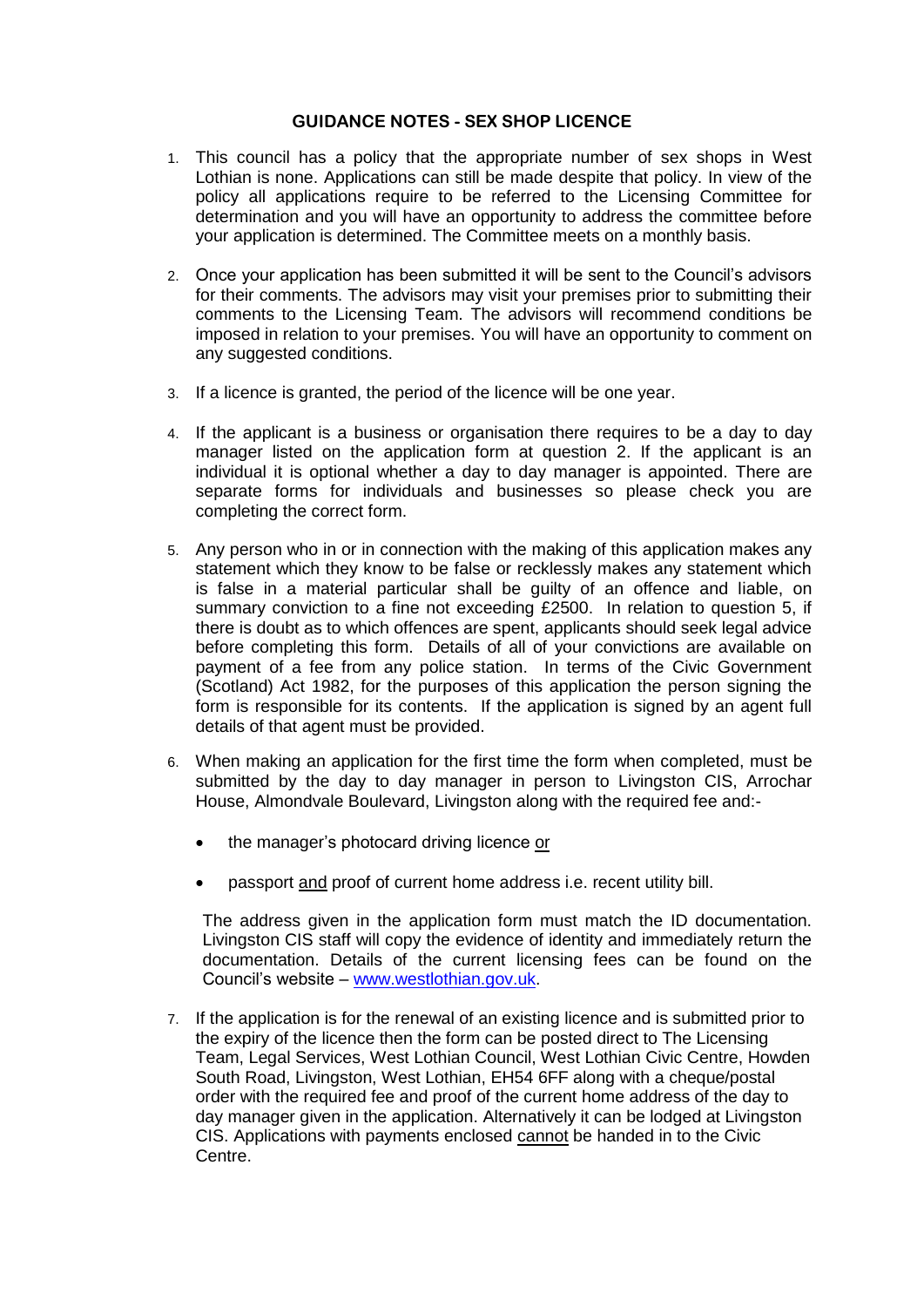- 8. Please ensure that this application is fully completed and that all required documents are lodged along with it. Incomplete applications will be returned for amendment and resubmission.
- 9. Once your application is complete it will be processed. You will receive an acknowledgement once your application is complete. We will then contact you once vetting is complete. Most applications are determined within 60 days but applications which require to be referred to the Licensing Committee for a decision will take longer to be determined. In the event of an application being refused or withdrawn after being processed, no refund of the application fee paid will be made.
- 10. To contact the Licensing Team please email licensingservices@westlothian.gov.uk or call 01506 281632. Please note that if you are directed to our voicemail, please leave a message with your name and number and we will phone you back. Please note that the team cannot provide advice as to whether a licence is required. Applicants should seek legal advice from a solicitor or advice centre.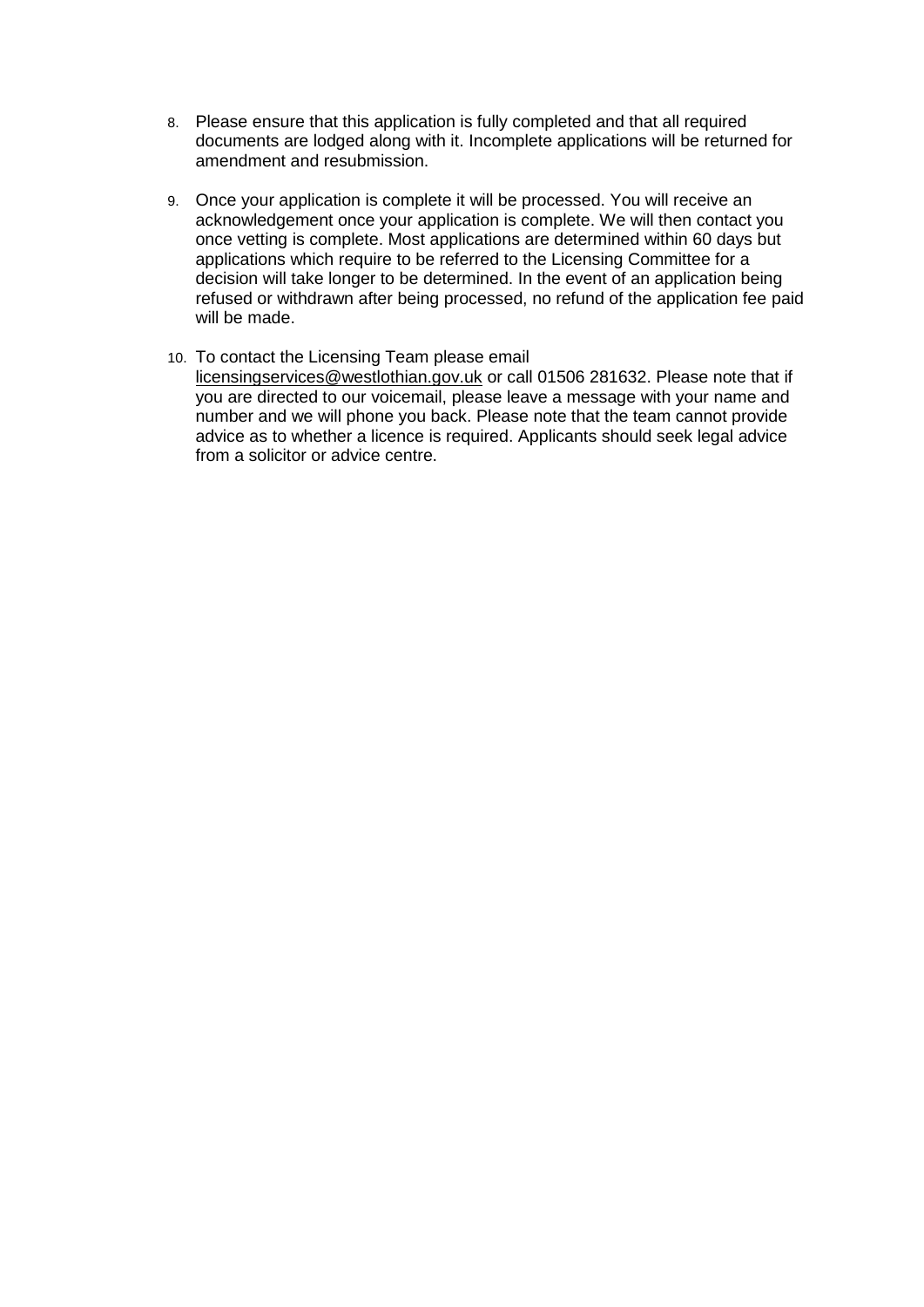### DISPLAY OF SITE NOTICES AND COMPLETION OF CERTIFICATES OF **COMPLIANCE**

11. Unless the application is for a temporary licence for a period of less than 6 weeks, a site notice must be displayed at or near the premises or site so that it can conveniently be read by the public, advertising your application. When your application is acknowledged as complete you will be required to send two photographs of the site notice to the Licensing Team. One photo must show the location of the notice and the other must be a close up clearly showing the wording of the notice.

The two notices are attached to these notes:

- Notice No. 1 provides a style of the notice to be displayed on the premises. It is called the Site Notice. This is a legal requirement.
- Notice No. 2 is a Certificate of Compliance and certifies that the applicant (or their agent) have complied with the legal requirements regarding the display of the site notice. This is a legal requirement.

### **If your application is for a temporary Licence, this site notice is not required and the declaration (A) and (B) on page 4 of this application form should be deleted. The rest of these notes can be ignored.**

- 12. The site notice (notice no.1) must be
	- 1. completed with details of the application and objection period (see 16 below)
	- 2. displayed on the premises which are to be licensed for **at least 21 days** beginning with the date on which your fully completed application was lodged.
	- 3. placed where it can be read easily by the public

### **If your application is returned to you as it was not complete you will require to post a further site notice giving a further 21 day period for objections to be lodged.**

13. For applications for annual licences or for renewal of annual licences see the declaration section on page 4 of the form. You are required to delete (A) or (B) as appropriate.

Where declaration (A) is made, after the objection period has expired you must complete and send us the Certificate of Compliance with paragraph 2(2) of Schedule 1 to the Civic Government (Scotland) Act, 1982.

A style for such Certificate of Compliance is enclosed with this form (notice no.2).

Your application cannot be progressed until this certificate is received. If you have not displayed your site notice for the required 21 day period contact us and we will send you another one to display for a further period.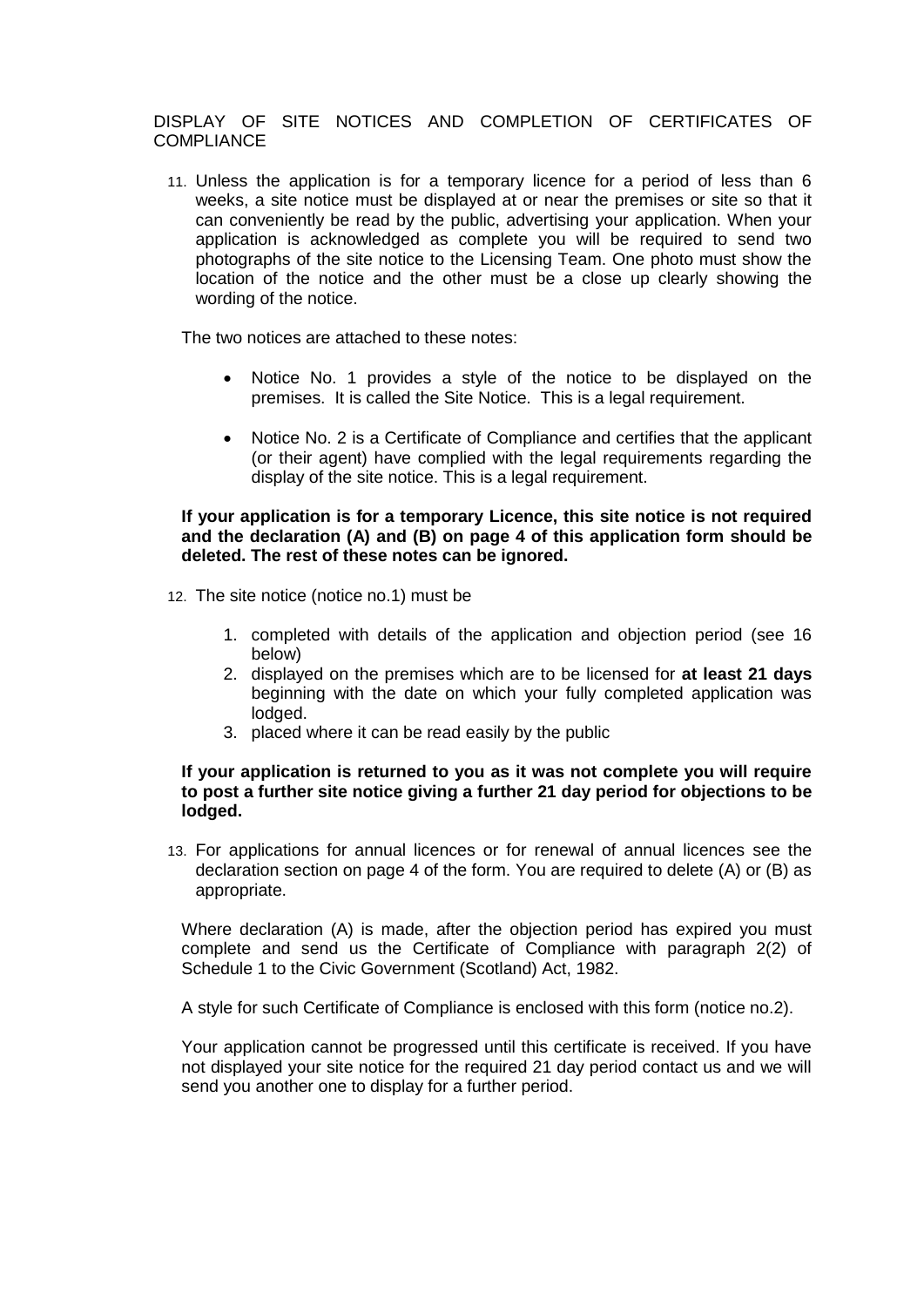- 14. The Site Notice and Certificate of Compliance must contain the following information: -
	- 1. The type of licence applied for.

.

- 2. The full name of the applicant. This may be an individual's name or that of a company, partnership or organisation.
- 3. The home address of the applicant. Where a company, partnership or organisation is making the application the registered office of the company, or principal office of the partnership or organisation should be given.
- 4. The address of the premises to be licensed must be included even though the site notice must be displayed at that same address.
- 5. The site notice must be signed by the applicant or manager (in the case of a company, partnership or organisation) or an agent acting on the applicant's behalf.
- 6. The date on which the site notice was first displayed should be clearly stated. The final date for the submission of objections or representations must be completed. This date is 28 days after the date of lodging of the application with the Council.
- 7. The Certificate of Compliance should only be signed and dated at the end of the objection period before it is returned to the Council and it should state quite clearly when the site notice was displayed. There has to be at least a period of 21 days between the two dates specified.

If you have any difficulties completing either of these notices, please contact Licensing Team staff on 01506 281632 who will be pleased to help.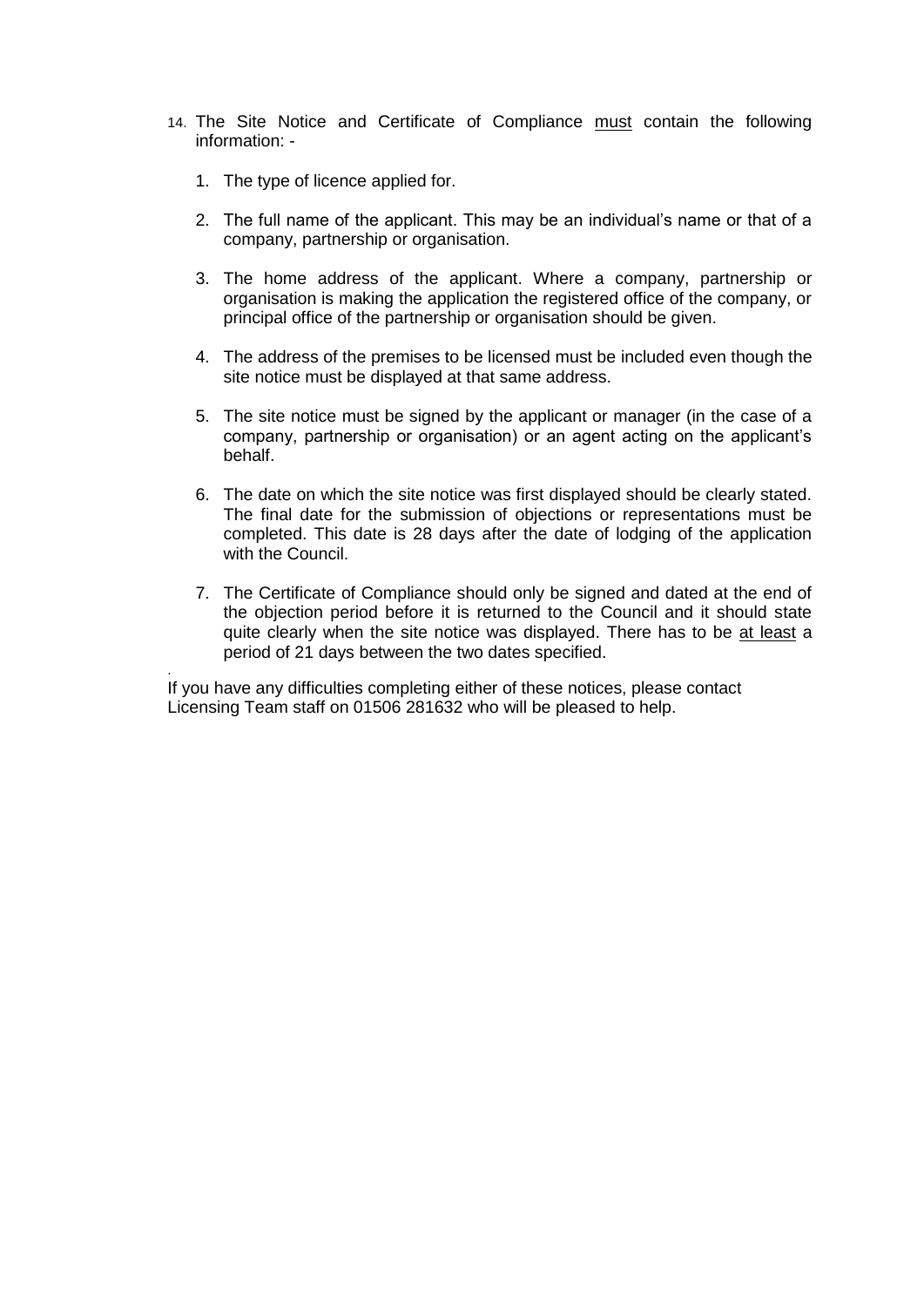#### **THIS NOTICE MUST BE DISPLAYED FROM THE DATE THE APPLICATION WAS SUBMITTED TO THE COUNCIL**

# **SITE NOTICE Notice No. 1**

# **Civic Government (Scotland) Act, 1982**

**APPLICATION FOR THE GRANT/RENEWAL OF A:**

**TYPE OF LICENCE**:

See 14(1)

# **NOTICE IS HEREBY GIVEN THAT**

of

## **NAME of Applicant (Individual, Company or Partnership):**

See 14(2)

# **ADDRESS of the above named applicant:**

See 14(3)

has applied to the **WEST LOTHIAN COUNCIL** for the grant/renewal of a

..............................................................................................licence. See 14(1). A licence for a 1 year period has been sought. The address of the premises or site for which the licence is sought is:

### **ADDRESS of Site**

See 14(4)

Members of the public may object to this application or make representations concerning it. Any objection or representation must be made by letter or email and must give reasons for the objection or representation. The name and address of the person objecting or making representations must be stated clearly and any letter must be signed by that person or an agent authorised to act for them. Emails do not require a signature but must include a name and address. Objections or representations should be sent to the Licensing Team, Legal Services, West Lothian Council, West Lothian Civic Centre, Howden South Road, Livingston, West Lothian, EH54 6FF or emailed to [licensingservices@westlothian.gov,uk](mailto:licensingservices@westlothian.gov,uk) by \*....................................................insert date i.e. 28 days after application is submitted. See 14 (6)

Any letters containing objections or representations should be either delivered by hand to the address given above or sent by Recorded Delivery mail to that address.

The Council can entertain late objections or representations provided a final decision has not been taken on the relevant application if it is satisfied there is sufficient reason why it is late. If a late objection or representation is made it must be accompanied by an explanation for that lateness.

Signed ………………………………… See 14(6) Date notice posted (i.e.date application submitted) ……………….. ………... See 14(6)

**THIS CERTIFICATE MUST BE COMPLETED AND RETURNED TO THE COUNCIL AFTER THE EXPIRY OF THE OBJECTION PERIOD**